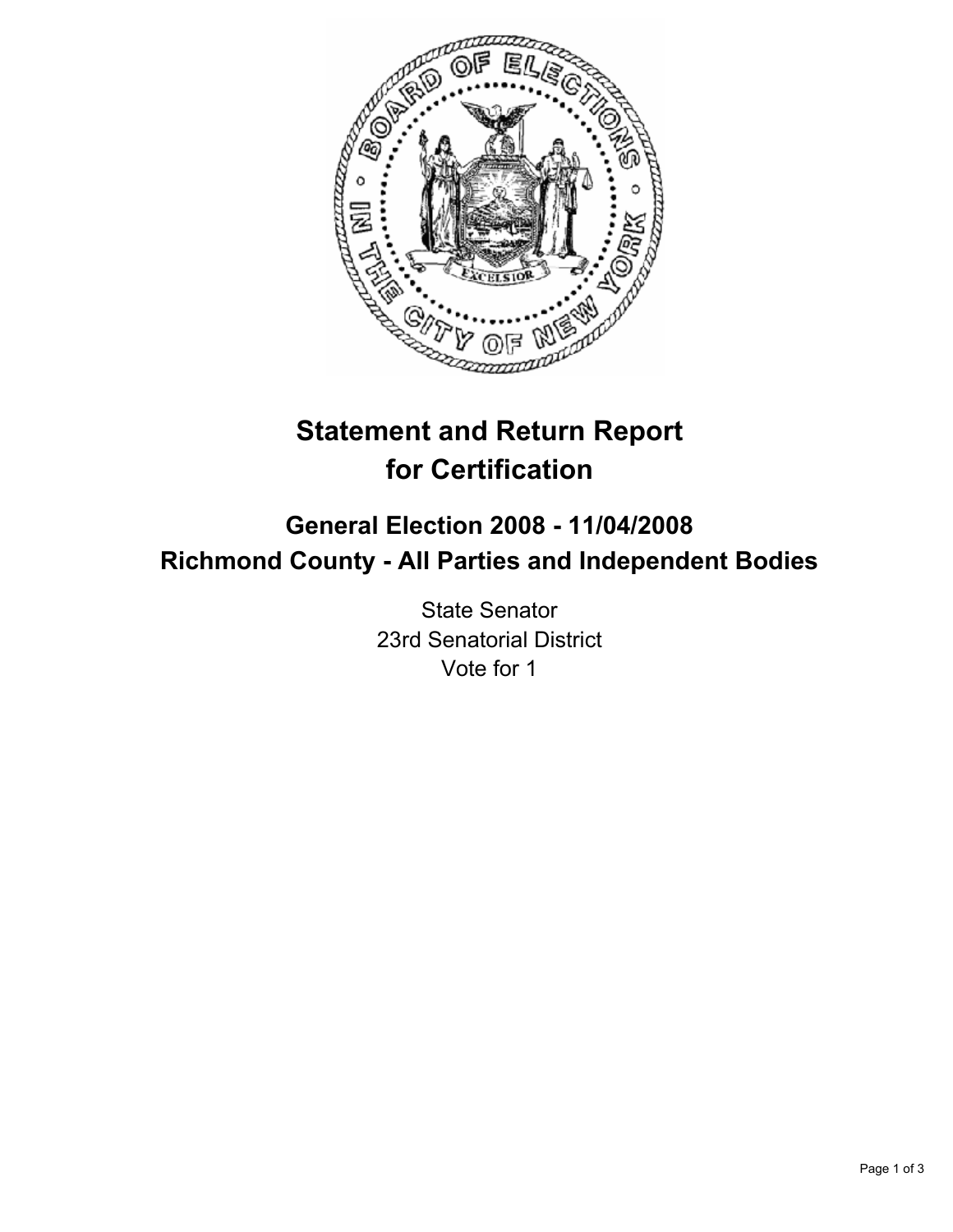

### **Assembly District 60**

| PUBLIC COUNTER                    | 7,677 |
|-----------------------------------|-------|
| <b>EMERGENCY</b>                  |       |
| ABSENTEE/MILITARY                 | 300   |
| AFFIDAVIT                         | 271   |
| <b>Total Ballots</b>              | 8,269 |
| DIANE J SAVINO (DEMOCRATIC)       | 4,023 |
| RICHARD THOMAS (REPUBLICAN)       | 2,015 |
| RICHARD THOMAS (INDEPENDENCE)     | 125   |
| DIANE J SAVINO (WORKING FAMILIES) | 258   |
| ANDREW LANZA (WRITE-IN)           |       |
| <b>Total Votes</b>                | 6,423 |
| Unrecorded                        | 1.846 |

**Assembly District 61**

| <b>PUBLIC COUNTER</b>             | 26,604 |
|-----------------------------------|--------|
| <b>EMERGENCY</b>                  | 122    |
| ABSENTEE/MILITARY                 | 872    |
| AFFIDAVIT                         | 1,213  |
| <b>Total Ballots</b>              | 28,904 |
| DIANE J SAVINO (DEMOCRATIC)       | 18,407 |
| RICHARD THOMAS (REPUBLICAN)       | 3,133  |
| RICHARD THOMAS (INDEPENDENCE)     | 454    |
| DIANE J SAVINO (WORKING FAMILIES) | 944    |
| MILES MCPHERSON (WRITE-IN)        |        |
| VITO FOSSELLA (WRITE-IN)          |        |
| <b>Total Votes</b>                | 22,940 |
| Unrecorded                        | 5.964  |

#### **Assembly District 63**

| 6,363 |
|-------|
|       |
| 226   |
| 299   |
| 6,913 |
| 4,201 |
| 969   |
| 83    |
| 163   |
|       |
| 5,417 |
| 1.496 |
|       |